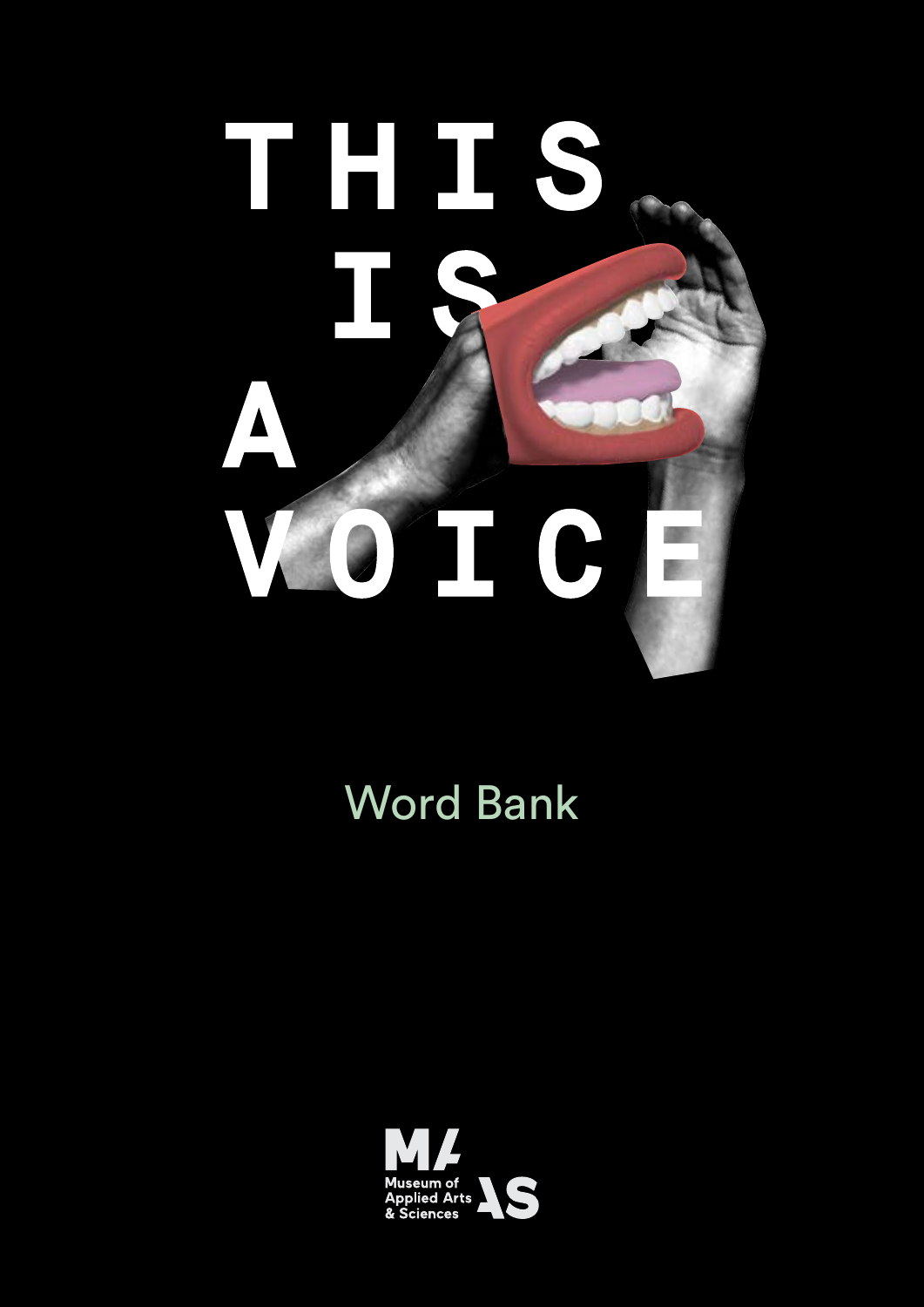

This word bank could be used in multiple ways:

- 1. Use the word bank as a way of introducing the topic. Choose words that are relevant for your class.
- 2. You may notice some words have been left intentionally blank. Have learners come up with their own definitions for these words. Record their definitions and share them to [learn@maas.museum](mailto:learn%40maas.museum?subject=)
- 3. Turn the word bank into a flipped classroom. Get students to research one of the words as homework and report back to the class.

| accent             | A distinctive way of pronouncing a language, especially when associated with<br>a particular country, area, or social class                                                                                  |
|--------------------|--------------------------------------------------------------------------------------------------------------------------------------------------------------------------------------------------------------|
| acoustic           | 1. To do with the sense or organs of hearing, to sound, or to the science of sound<br>2. In music, an instrument whose sound is not electrically enhanced or modified                                        |
| articulate         | Being able to express an idea in a clear and precise way                                                                                                                                                     |
| audio              | To do with the transmission, reception, or reproduction of sound                                                                                                                                             |
| chanting           |                                                                                                                                                                                                              |
| choir              |                                                                                                                                                                                                              |
| circular breathing | A technique used to make sustained sounds, especially when playing a wind<br>instrument. Air is sotred in the cheeks then pushed out through the mouth at<br>the same time as breathing in through the nose. |
| diaphragm          | A dome-shaped muscle between your lungs and belly that plays an important<br>part in breathing                                                                                                               |
| disembodied        | Separated from or existing without a body                                                                                                                                                                    |
| elocution          | The skill of clear and expressive speech, especially of distinct pronunciation<br>and articulation                                                                                                           |
| epiglottis         | A flap of cartilage behind the root of the tongue that stops food and drink from<br>entering the larynx                                                                                                      |
| harmony            |                                                                                                                                                                                                              |
| hear               |                                                                                                                                                                                                              |
| instrument         |                                                                                                                                                                                                              |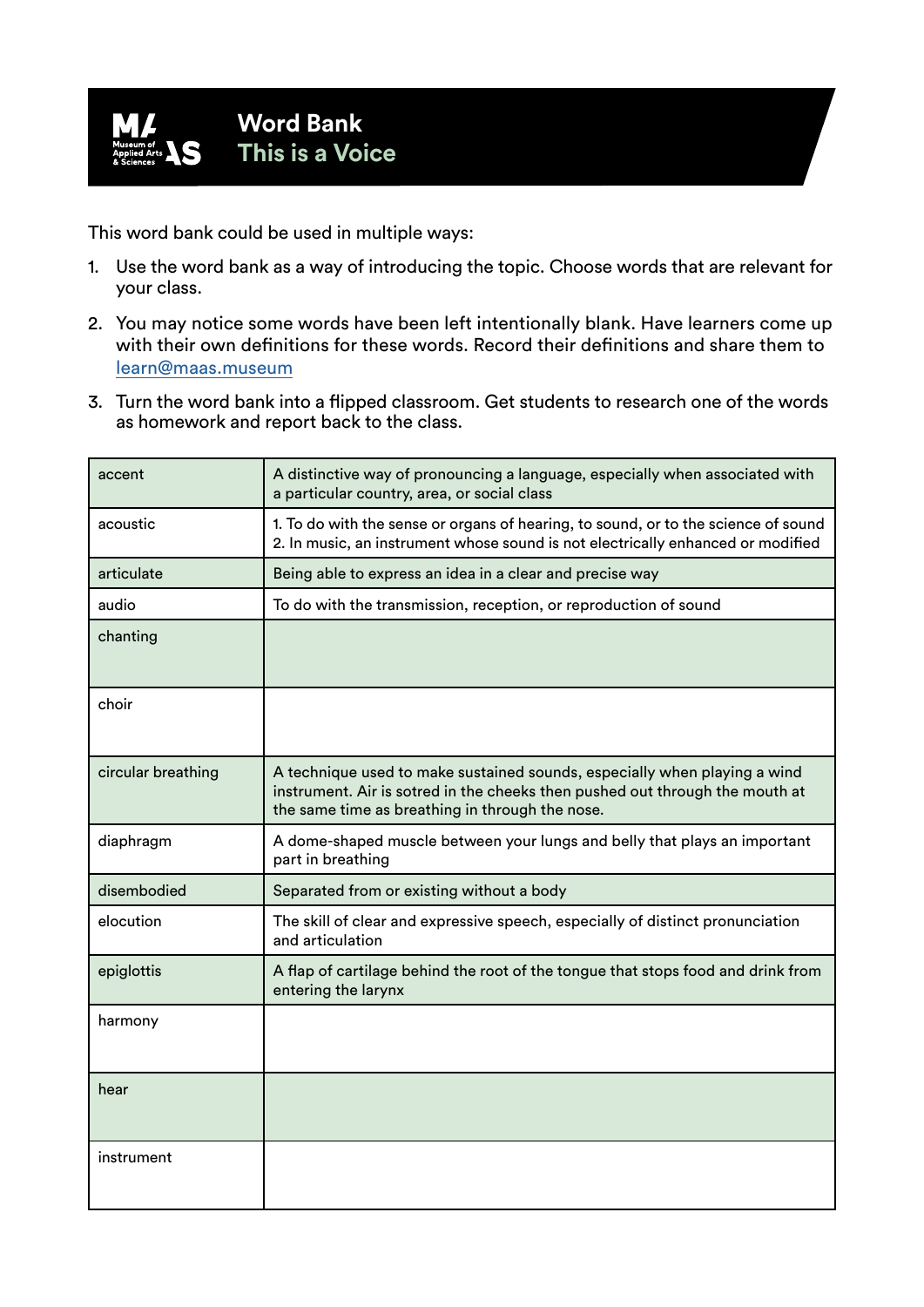| intonation                  | The way your voice rises and falls in pitch or melody as you speak                                                                                       |
|-----------------------------|----------------------------------------------------------------------------------------------------------------------------------------------------------|
| language                    |                                                                                                                                                          |
| laryngology                 | the branch of medicine dealing with the larynx                                                                                                           |
| laryngoscope                | A medical instrument used to examine the larynx. Laryngoscopes sometimes<br>include a source of light and magnification.                                 |
| larynx                      | The top part of the passage that leads from your throat to your lungs and<br>contains your vocal cords.                                                  |
| laughter                    |                                                                                                                                                          |
| linguistics                 | The scientific study of language and its structure, including the study of<br>grammar, syntax, and phonetics                                             |
| lip-reading                 |                                                                                                                                                          |
| lungs                       |                                                                                                                                                          |
| mandible                    | The lower jawbone - the strongest bone in the human face.                                                                                                |
| melody                      |                                                                                                                                                          |
| Mongolian throat<br>singing | A traditional type of singing that originated in Mongolia, in which the singer<br>uses special vocal techniques to produce more than one tone at a time. |
| musicology                  | The scholarly or scientific study of music, including its history, theory, and the<br>physical nature of sound                                           |
| palate                      | The roof of the mouth, made up of hard and soft tissue separating the inside of<br>your mouth from the inside of your nose.                              |
| pattern                     |                                                                                                                                                          |
| pitch                       |                                                                                                                                                          |
| prosody                     | The patterns of stress and intonation in a language                                                                                                      |
| phonograph                  | A device invented in 1877 that could mechanically record and reproduce sound<br>(see MAAS Collection)                                                    |
| respiratory system          |                                                                                                                                                          |
| rhythm                      |                                                                                                                                                          |